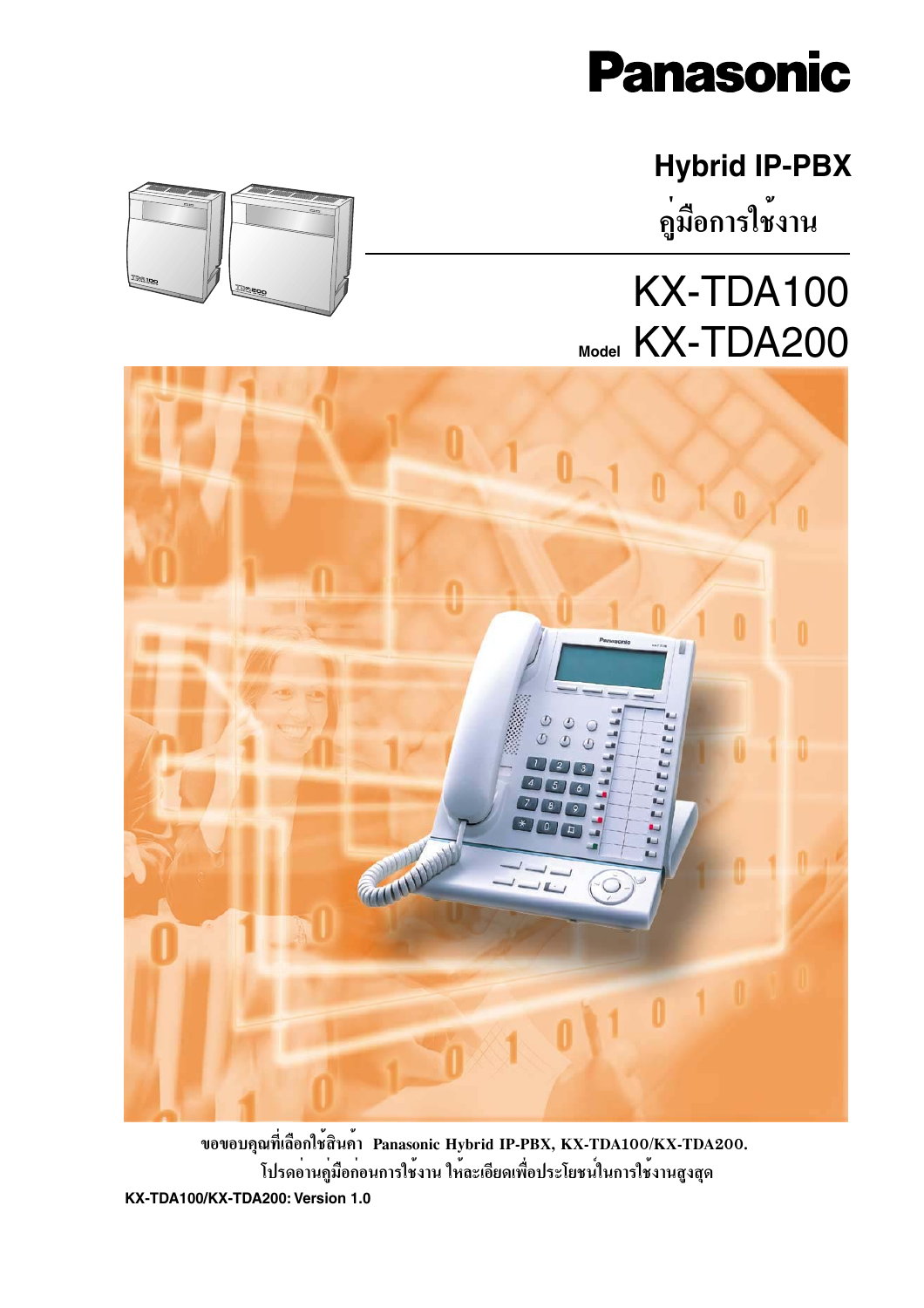## Feature Number Table (ตารางการใช้งาน)

## Feature Number Table (ตารางการใช<sup>้</sup>งาน)

หมายเลขการใช้งานตามตารางข้างล่างนี้ เป็นค่าที่มีการกำหนดมาจากโรงงาน<br>อาจเปลี่ยนได้จากช่างเทคนิคที่ทำการติดตั้ง ก่อนใช้งานควรตรวจสอบเลขหมายที่ถูกต้อง

| ฟังก <sup>์</sup> ชันขณะได <sup>้</sup> ยิน Dial Tone                                               | <b>Default</b> | ้เลขหมายตามฟังกชัน                                         |
|-----------------------------------------------------------------------------------------------------|----------------|------------------------------------------------------------|
| Basic Calling (การโทรพื้นฐาน)                                                                       |                |                                                            |
| การเรียกโอเปอเรเตอร (Operator Call                                                                  | 9/0            |                                                            |
| การขอใช้สายนอกแบบอัตโนมัติ<br>(Automatic Line Access)                                               | 0/9            | หมายเลขสายนอกที่ต้องการติดต่อ                              |
| การขอใช้สายนอกแบบเจาะจงกลุมสายนอก                                                                   | 8              | หมายเลขกลุมสายนอก $(2 \text{ digits}) +$                   |
| (Group Access)                                                                                      |                | หมายเลขสายนอกที่ต้องการติดต่อ                              |
| การโทรออกผานชองทาง (TIE Line Access)                                                                | $\overline{7}$ | หมายเลขที่ต้องการติดต่อ                                    |
| การใชรหัสในการโทรออก (Account Code Entry)                                                           | $*49$          | รหัสผ <sup>่</sup> าน + # + หมายเลขสายนอก                  |
| การโทรออกแบบงายๆ (Easy Dialling)<br>การกำหนดเลขหมายโทรออกของแต่ละสายใน<br>(Personal Speed Dialling) |                |                                                            |
| - การบันทึกเลขหมาย                                                                                  | $*30$          | ตำแหนง PSD<br>$(2 \text{ digits}) +$<br>หมายเลขสายใน + $#$ |
| - การโทรออก                                                                                         | $**$           | $*$ + ตำแหนง<br>PSD (2 digits)                             |
| การกำหนดหมายเลขโทรออกของระบบ (System<br>Speed Dialling)                                             |                |                                                            |
| - การโทรออก                                                                                         | $* *$          | ตำแหนงของ system speed dialling no. (3 digits)             |
| การโทรออกแบบทันทีทันใด (Hot Line)                                                                   | $*740$         |                                                            |
| -การบันทึก                                                                                          |                | $2 +$ phone no. $+$ #                                      |
| - การกำหนดใช <sup>้</sup> งาน                                                                       |                | 1                                                          |
| – การยกเลิก                                                                                         |                | $\bf{0}$                                                   |
| การโทรทวนซ้ำ Redial                                                                                 | #              |                                                            |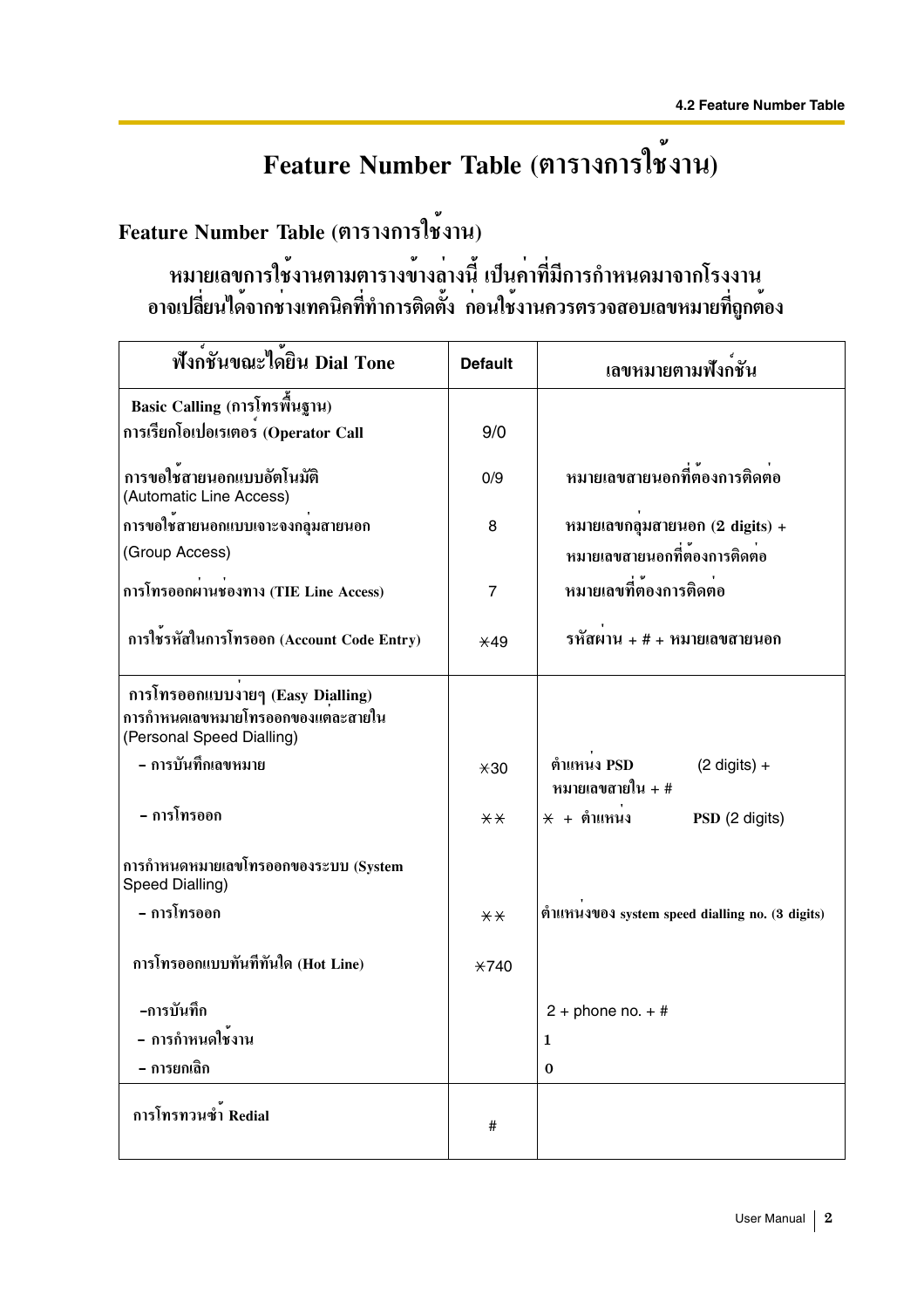| ฟังก <sup>ู้</sup> ชันขณะได <sup>้</sup> ยิน Dial Tone                                          | <b>Default</b> | หมายเลขตามฟังกชัน                                                                                          |
|-------------------------------------------------------------------------------------------------|----------------|------------------------------------------------------------------------------------------------------------|
| ปลายทางสายไม่ว่างหรือไม่มีผู้รับสาย                                                             |                |                                                                                                            |
| การยกเลิกการจองสาย (Automatic Callback<br><b>Busy Cancel)</b>                                   | $*46$          |                                                                                                            |
| การฝากไฟแสดงใหโทรกลับ<br>(Message Waiting)                                                      | $*70$          |                                                                                                            |
| การฝากขอความและยกเลิก                                                                           |                | $1/0$ + extension no.                                                                                      |
| การยกเลิก                                                                                       |                | $\bf{2}$                                                                                                   |
| การโทรออกโดยไม่มีการจำกัดการโทร                                                                 |                |                                                                                                            |
| โทรออกโดยการใช้ระดับการโทรออกเท่าผู้อื่น<br>(Remote COS Access)                                 | $*47$          | extension no. $+$ extension PIN $+$ phone no.                                                              |
| โทรออกโดยใชรหัส (Verified Code Entry)                                                           |                | $*$ + verified code + verified code PIN +<br>phone no.                                                     |
| การโทรออกโดยผ่านระบบตอบรับอัตโนมัติ<br>(Direct Inward System Access [DISA])<br>การเรียกผาน DISA |                |                                                                                                            |
| – เรียกสายใน<br>(In All Security Mode only)                                                     |                | your extension no./ $(\times +$ verified code) +<br>extension PIN/verified code PIN + extension<br>no.     |
| – เรียกสายนอก<br>(In Trunk Security Mode/All Security Mode<br>only)                             |                | your extension no./ $(\times +$ verified code) +<br>extension PIN/verified code PIN + outside<br>phone no. |
| การตั้งการใช้งานจากผู้อื่น<br>Extension or through DISA (Remote Setting)<br>– จากสายในอื่น      |                | your extension no. + extension PIN + feature<br>no.                                                        |
| - ผาน DISA                                                                                      |                |                                                                                                            |
| การับสายแทนผู้อื่น (Call Pickup)                                                                |                |                                                                                                            |
| Answering a Call from Another Telephone (Call<br>Pickup)                                        |                |                                                                                                            |
| – รับสายแทนในกลุม                                                                               | $*40$          | group no. (2 digits)                                                                                       |
| - รับสายแทนแบบเจาะจง                                                                            | $*41$          | extension no.                                                                                              |
| การกำหนดหามรับสายแทน (Call Pickup Deny)                                                         | $*720$         |                                                                                                            |
| ห้ามผู้อื่นรับสายแทน                                                                            |                | 1                                                                                                          |
| ผู้อื่นรับสายแทนได <sup>้</sup>                                                                 |                | $\bf{0}$                                                                                                   |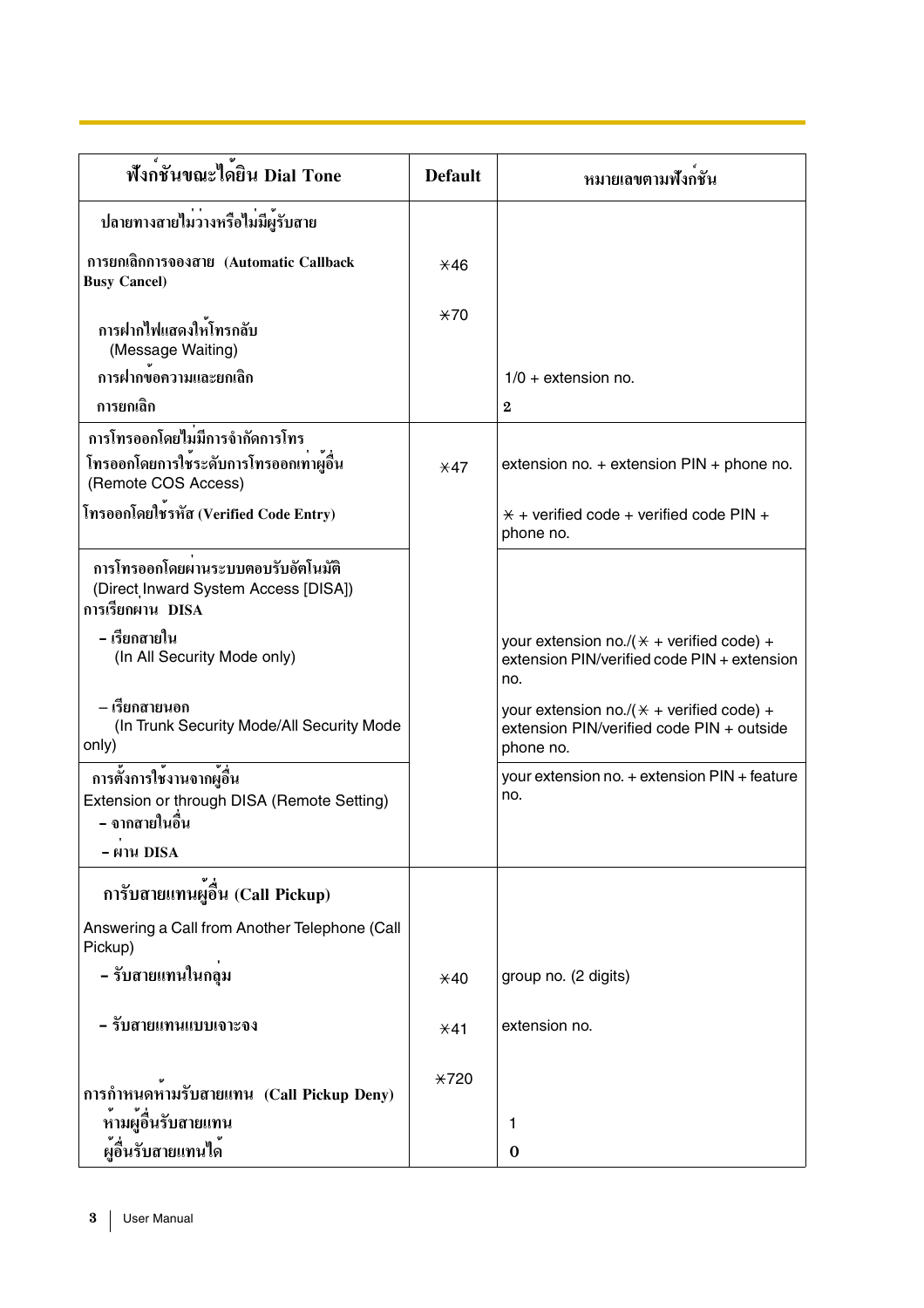| ฟังก <sup>์</sup> ชันเมื่อได <sup>้</sup> ยิน Dial Tone                               | <b>Default</b> | เลขหมายตามฟังกชัน                                   |
|---------------------------------------------------------------------------------------|----------------|-----------------------------------------------------|
| ์ตั้งการรับสายจากการประกาศจากลำโพงภายนอก                                              |                |                                                     |
| (Trunk Answer From Any Station [TAFAS])                                               |                |                                                     |
| การเรียกผานการประกาศภายนอก                                                            | $\times$ 42    | speaker no. (1 digit)                               |
| 1.3.6 Identifying Malicious Calling Parties<br>(Malicious Call Identification [MCID]) | $*7*3$         |                                                     |
| 1.4.1 Transferring a Call (Call Transfer)                                             |                |                                                     |
| Transferring a Call Using the ISDN Service<br>(Call Transfer [CT]-by ISDN)            | $*62$          | phone no.                                           |
| การพักสาย (Holding a Call)                                                            |                |                                                     |
| การพักสาย (Call Hold)/การรับสายที่พัก (Call Hold<br><b>Retrieve)</b>                  | $*50$          |                                                     |
| การับสายที่พัก (Call Hold Retrieve)                                                   |                |                                                     |
| สายนอกที่พักสาย                                                                       | $*53$          | เลขสายนอก (3 digits)                                |
| สายในที่พักสาย                                                                        | $*51$          | สายในที่พักสายไว <sup>้</sup>                       |
| การพักสายใน System Parking Zone (Call Park)                                           | $*52$          |                                                     |
| - การพักสายใน Park Zone                                                               |                | parking zone no. (2 Digits) $\times$ อัตโนมัติ      |
| – การรับสายใน Park Zone                                                               |                | ตำแหน <sup>่</sup> งที่ parking zone no. (2 digits) |
| การรับสายเรียกซอน Call Waiting                                                        |                |                                                     |
| การรับสายเรียกซ์อนสายใน                                                               | $*50$          |                                                     |
| การรับสายเรียกซอนจากสายนอก                                                            | $*60$          |                                                     |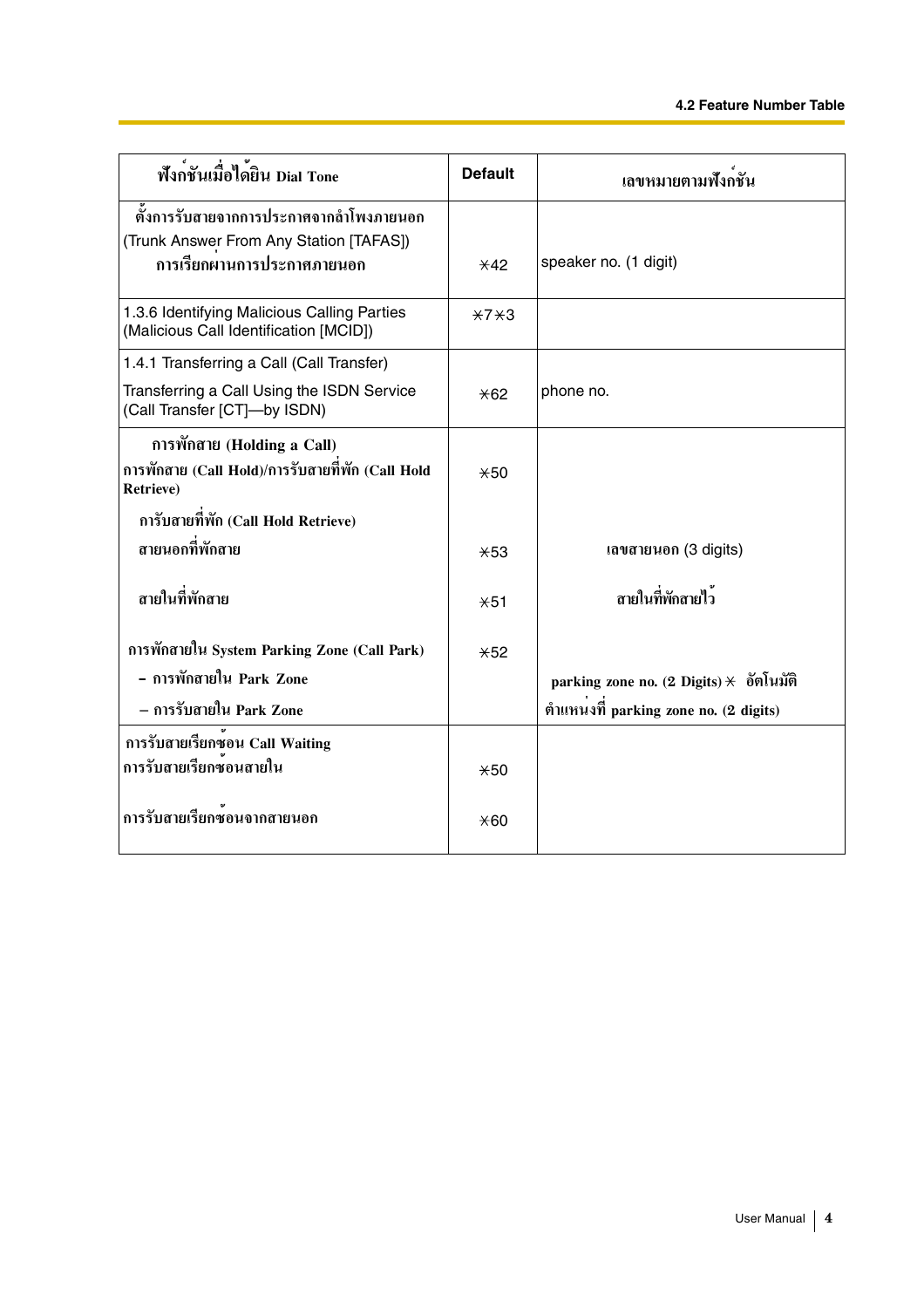| ฟังกชันขณะไดยิน DialTone                                                                                 | <b>Default</b> | ้เลขหมายตามหลังฟังกชัน                                                                                                                                                                                                                              |  |
|----------------------------------------------------------------------------------------------------------|----------------|-----------------------------------------------------------------------------------------------------------------------------------------------------------------------------------------------------------------------------------------------------|--|
| การตั้งการโอนสายอัตโนมัติ(Forwarding Calls)                                                              |                |                                                                                                                                                                                                                                                     |  |
| Forwarding Your Calls (Call Forwarding [FWD])/<br>1.7.2 Refusing Incoming Calls (Do Not Disturb<br>[DND] |                |                                                                                                                                                                                                                                                     |  |
| - จากการเรียกจากสายในและสายนอก(Both Calls)                                                               | $*710$         | 0 (Cancel)/ การยกเลิก                                                                                                                                                                                                                               |  |
| – การเรียกจากสายนอก (Outside Calls)                                                                      | $*711$         | 1 (Do Not Disturb [DND])/หามรบกวน                                                                                                                                                                                                                   |  |
| - การเรียกจากสายใน (Intercom Calls)                                                                      | $*712$         | 2 (All calls) + phone no. $+$ #/ $\eta$ กกรณี<br>$3$ (Busy) + phone no. + #/ ดายไมวาง<br>4 (No Answer) + phone no. + $\#$ / ใม่มีผู้รับสาย<br>5 (Busy/No Answer) + phone no. + #/ สายไมวางหรือไม่มีผู้รับสาย<br>7 (Follow Me) + your extension no./ |  |
|                                                                                                          |                | 8 (Follow Me Cancel) + your extension no.                                                                                                                                                                                                           |  |
| – การตั้งเวลากรณี "No Answer" and<br>"Busy/No Answer"                                                    | $*713$         | 00-99 (วินาที)                                                                                                                                                                                                                                      |  |
| To set/cancel (Call Forwarding [FWD] for your<br>Incoming Call Distribution Group)                       |                | (การตั้งการโอนสายฮัตโนมัติกรณีเรียกเขากลุม)                                                                                                                                                                                                         |  |
| – จากการเรียกจากสายในและสายนอก (Both Calls)                                                              | $*714$         | 1 (Set) + ICD Group extension no. + phone<br>no. $+$ #/0 (Cancel) + ICD Group extension                                                                                                                                                             |  |
| - จากการเรียกจากสายนอก (Outside Calls)                                                                   | $*715$         | no.                                                                                                                                                                                                                                                 |  |
| - จากการเรียกจากสายใน (Intercom Calls)                                                                   | $*716$         |                                                                                                                                                                                                                                                     |  |
| <b>Forwarding Your Calls Using ISDN Service</b><br>(Call Forwarding [CF]-by ISDN)                        | $*7*5$         |                                                                                                                                                                                                                                                     |  |
| $-$ To set                                                                                               |                | outside line no. $+$ # $+$ multiple subscriber no.<br>$+$ # + 2 (Unconditional)/3 (Busy)/4 (No<br>Reply) + phone no. $+$ #                                                                                                                          |  |
| - To cancel                                                                                              |                | outside line no. $+$ # $+$ multiple subscriber no.<br>$+# + 0$                                                                                                                                                                                      |  |
| $-$ To confirm                                                                                           |                | outside line no. $+$ # $+$ multiple subscriber no.<br>$+$ # $+$ 1                                                                                                                                                                                   |  |
| ิการตั้งข้อความแสดงว่าไม่อยู่                                                                            | $*750$         |                                                                                                                                                                                                                                                     |  |
| Telephone Display (Absent Message)                                                                       |                |                                                                                                                                                                                                                                                     |  |
| - To set การตั้ง                                                                                         |                | 1-9 (+ parameter) + $#$                                                                                                                                                                                                                             |  |
| – To cancel การยกเลิก                                                                                    |                | $\bf{0}$                                                                                                                                                                                                                                            |  |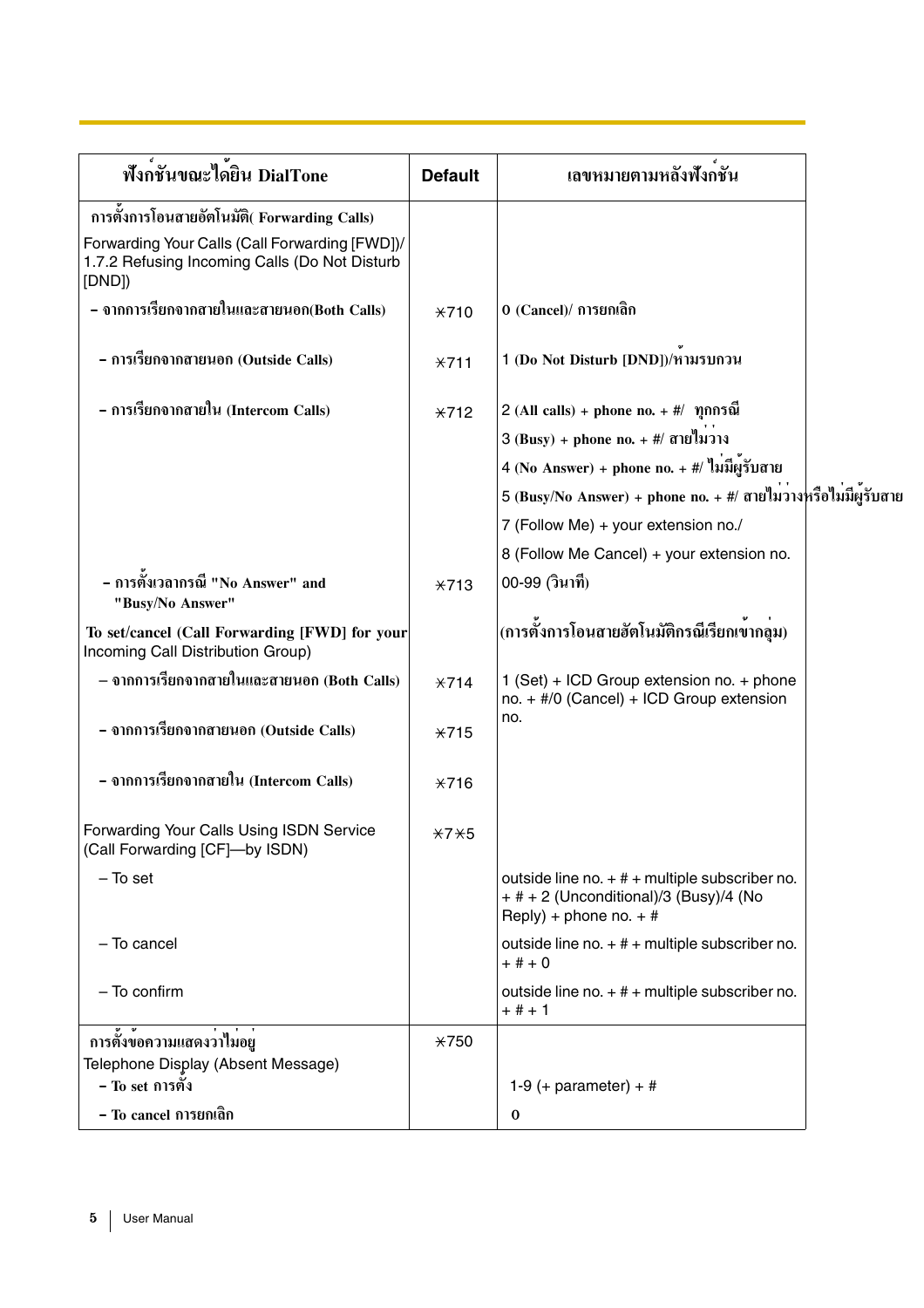| ฟังก <sup>ู้</sup> ชันขณะได <sup>้</sup> ยิน Dial Tone                                                                                                              | <b>Default</b> | ้เลขหมายตามฟังกชัน                                                                                                   |
|---------------------------------------------------------------------------------------------------------------------------------------------------------------------|----------------|----------------------------------------------------------------------------------------------------------------------|
| —<br>การตั้งห <sup>้</sup> ามผู้อื่นมาใช <b>้โทร</b> ศัพท <sup>์</sup><br>(Extension Lock)                                                                          | $*77$          |                                                                                                                      |
| - การตั้งหามใชงาน                                                                                                                                                   |                | 1                                                                                                                    |
| – การยกเลิก                                                                                                                                                         |                | 0 + extension PIN                                                                                                    |
| การประกาศ( Paging)                                                                                                                                                  |                |                                                                                                                      |
| การประกาศในแต่ละกลุม (Group Paging)                                                                                                                                 | $*33$          | paging group no. (2 digits)                                                                                          |
| การรับการประกาศ (Answering)/การหามการประกาศDenying a Paging                                                                                                         |                |                                                                                                                      |
| Denying a Paging                                                                                                                                                    |                |                                                                                                                      |
| – การรับการประกาศ (To answer)                                                                                                                                       | $\pm 43$       |                                                                                                                      |
| – การหามการประกาศ (To deny)                                                                                                                                         | $*721$         | 1                                                                                                                    |
| - การยกเลิกการหามการประกาศ (To allow)                                                                                                                               |                | $\bf{0}$                                                                                                             |
| การตั้งเวลาปลุก (Timed Reminder)                                                                                                                                    | $*760$         |                                                                                                                      |
| $-$ การตั้ง (To set)                                                                                                                                                |                | 12H: $1 + hour/minute + 0 (AM)/1 (PM) + 0$<br>(once)/1 (daily)<br>24H: $1 + \text{hour/minute} + 0$ (once)/1 (daily) |
| - การยกเลิก (To cancel)                                                                                                                                             |                | $\bf{0}$                                                                                                             |
| การตั้งชนิดการเรียกสายซอน (Call Waiting/Off-<br>Hook Call Announcement [OHCA]/Whisper<br>OHCA)                                                                      |                |                                                                                                                      |
| – จากการเรียกจากสายใน (Intercom calls)<br>(No call/Tone/OHCA/Whisper OHCA)                                                                                          | $*731$         | 0 (No call)/1 (Tone)/2 (OHCA)/3 (Whisper<br>OHCA)                                                                    |
| -จากการเรียกจากสายนอก (Outside calls)<br>(No tone/Tone)                                                                                                             | <b>*732</b>    | 0 (No tone)/1 (Tone)                                                                                                 |
| 1.7.4 Displaying Your Telephone Number on the<br>Called Party and Caller's Telephone (Calling/<br><b>Connected Line Identification Presentation</b><br>[CLIP/COLP]) | $*7*2$         |                                                                                                                      |
| $-$ Public                                                                                                                                                          |                | 1                                                                                                                    |
| - Your extension                                                                                                                                                    |                | $\overline{c}$                                                                                                       |
| 1.7.5 Preventing Your Telephone Number Being<br>Displayed on the Caller's Telephone<br>(Connected Line Identification Restriction<br>[COLR]                         | $*7*0$         |                                                                                                                      |
| - To show                                                                                                                                                           |                | 0                                                                                                                    |
| - To prevent                                                                                                                                                        |                | 1                                                                                                                    |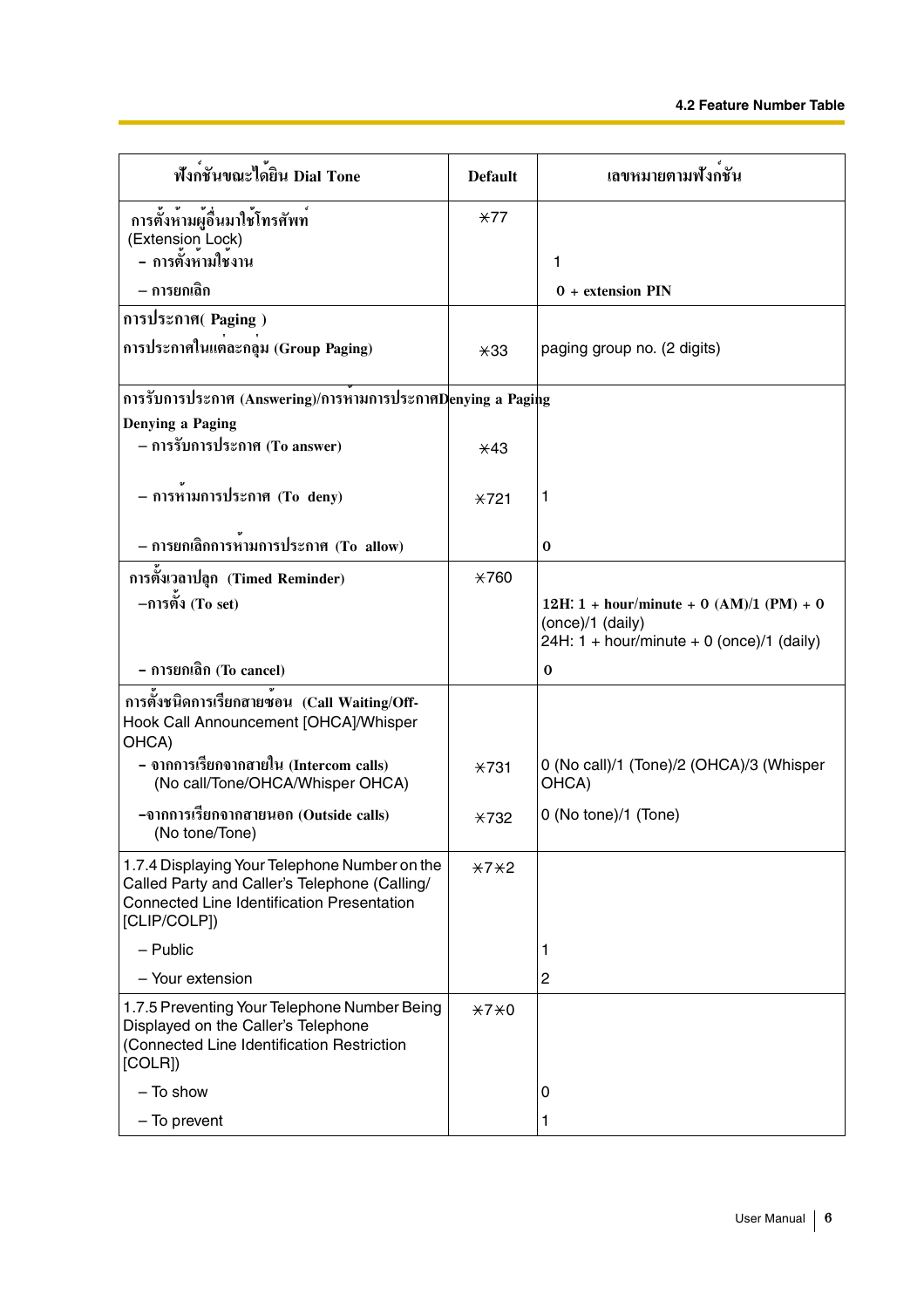| ฟังก <sup>์</sup> ชันขณะได <sup>้</sup> ยิน (Dial Tone)                                                                             | <b>Default</b> | ้เลขหมายตามฟังกชัน                    |
|-------------------------------------------------------------------------------------------------------------------------------------|----------------|---------------------------------------|
| 1.7.6 Preventing Your Number Being Displayed<br>on the Called Party's Telephone (Calling Line<br>Identification Restriction [CLIR]) | $*7*1$         |                                       |
| - To show                                                                                                                           |                | 0                                     |
| - To prevent                                                                                                                        |                | 1                                     |
| การตั้งหามผู้อื่นแทรกสาย<br>(Executive Busy OverrideDeny)                                                                           | $*733$         |                                       |
| - การตั้ง (prevent)                                                                                                                 |                | 1                                     |
| - การยกเลิก (allow)                                                                                                                 |                | $\bf{0}$                              |
| การปิดหรือเปิดเพลงพักสาย Background Music (BGM)                                                                                     | $*751$         |                                       |
| - การเปิด (select)                                                                                                                  |                | BGM no. (1 digit)                     |
| – การยกเลิก (cancel)                                                                                                                |                | $\bf{0}$                              |
| การตั้งหามมีการแทรกขณะใช้คอมพิวเตอร์                                                                                                | $*730$         |                                       |
| (Data Line Security)                                                                                                                |                |                                       |
| - การตั้ง (set)                                                                                                                     |                | 1                                     |
| – การยกเลิก (cancel)                                                                                                                |                | $\bf{0}$                              |
| การตั้งโทรศัพท์ธรรมดาพวงกับเครื่องคีย                                                                                               | $*39$          |                                       |
| (Parallelled Telephone)<br>$-$ Ring(W74)                                                                                            |                | 1                                     |
| - No Ring (ไมพวง)                                                                                                                   |                | $\bf{0}$                              |
| 1.7.12 Using Your PS in Parallel with a Wired<br>Telephone (Wireless XDP Parallel Mode)                                             | $*48$          |                                       |
| $-$ To set                                                                                                                          |                | 1 + paired wired extension no.        |
| - To cancel                                                                                                                         |                | 0                                     |
| การยกเลิกฟังกชันทั่วไปทั้งหมด<br>(Extension Feature Clear)                                                                          | <b>*790</b>    |                                       |
| การกำหนดการทำงานของIncoming Call Distribution<br>Group (Log-in/Log-out, Wrap-up)                                                    |                |                                       |
| Log-in                                                                                                                              | $*736$         | 1 + ICD Group extension no./ $\times$ |
| Log-out                                                                                                                             |                | 0 + ICD Group extension no./ $\times$ |
| To enter/leave the Not Ready mode                                                                                                   | $*735$         | 1 (Not Ready)/0 (Ready)               |
| การกำหนดเขาไปดูการทำงานของ<br>Incoming Call Distribution Group<br>(Incoming Call Distribution Group Monitor)                        | $*739$         | ICD Group extension no.               |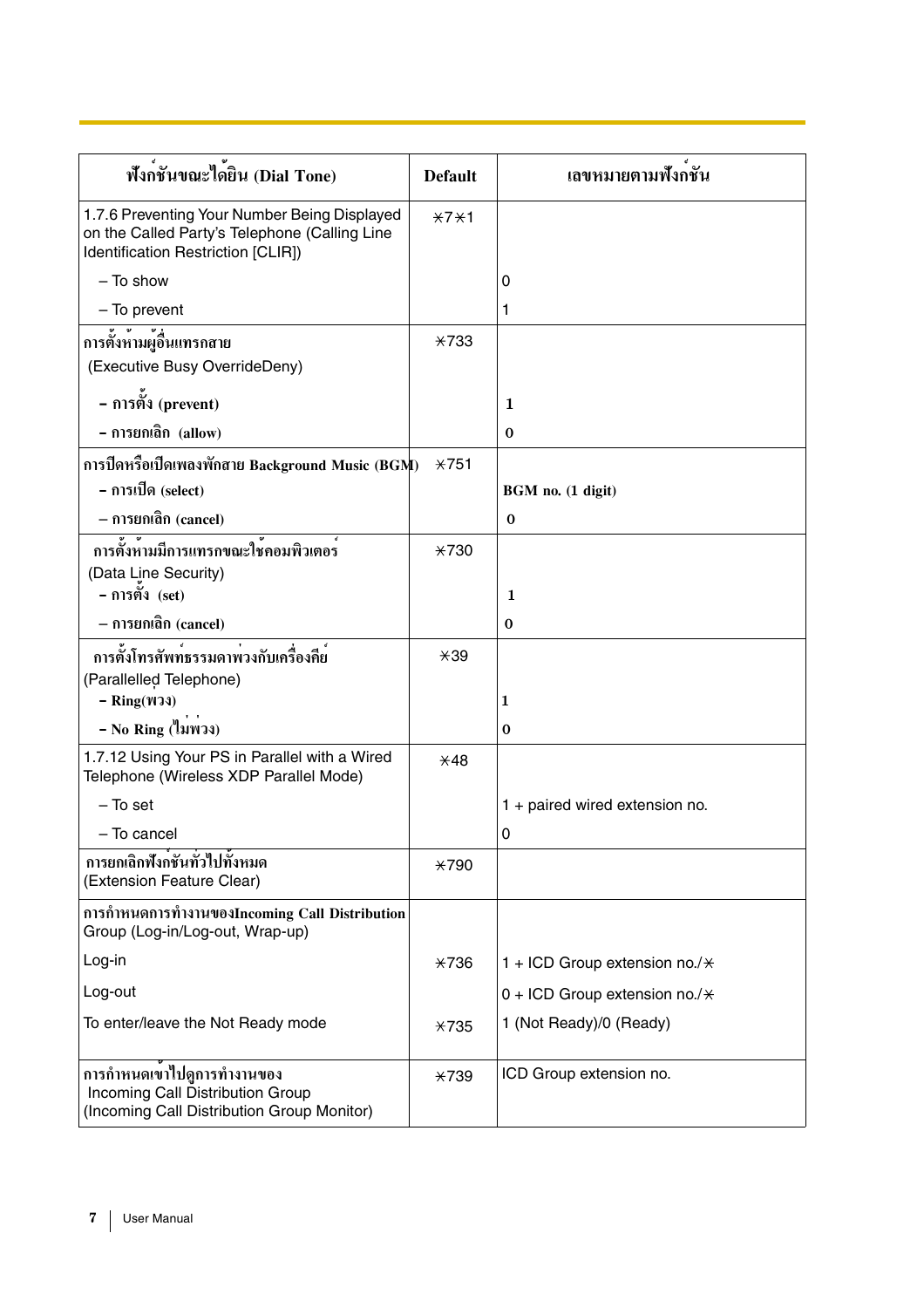| ฟังก <sup>์</sup> ชันขณะได <sup>้</sup> ยิน Dial Tone                 | <b>Default</b> | ้เลขหมายตามหลังฟังกชัน                                   |
|-----------------------------------------------------------------------|----------------|----------------------------------------------------------|
| การใชงาน Doorphone/Door Opener is                                     |                |                                                          |
| Doorphone Call                                                        | $*31$          | doorphone no. (2 digits)                                 |
| Opening the Door (Door Open)                                          | $*55$          | doorphone no. (2 digits)                                 |
| การใช <sup>้</sup> งานในการต่อพวงระบบ Host PBX                        |                |                                                          |
| <b>Accessing External Services (External Feature</b><br>Access [EFA]) | $*60$          | service code                                             |
| 1.9.3 If a Voice Processing System is<br>Connected                    |                |                                                          |
| Call Forwarding to Voice Mail (Voice Mail<br>Integration)             |                |                                                          |
| - Both Calls                                                          | $*710$         | 0 (Cancel)/                                              |
| - Outside Calls                                                       | $*711$         | 2 (All Calls)/                                           |
| - Intercom Calls                                                      | $*712$         | $3$ (Busy)/                                              |
|                                                                       |                | 4 (No Answer)/                                           |
|                                                                       |                | 5 (Busy/No Answer)                                       |
|                                                                       |                | + voice mail floating extension no. + #                  |
| การตั้งสลับหมายเลขสายในกัน<br>Previous Extension (Walking Extension)  | $\star$ 727    | your previous extension no. + extension PIN              |
| การตั้งควบคุมสายในอื่นๆ (Extension Control)                           |                |                                                          |
| การตั้งหามสายในใชสาย (Remote<br><b>Extension Lock)</b>                |                |                                                          |
| - ยกเลิกการตั้งหามใช (unlock)                                         | $*782$         | extension no.                                            |
| - การตั้งห <sup>้</sup> ามใช <sup>้</sup> (lock)                      | $*783$         | extension no.                                            |
| การเลือกโหมดการทำงาน Time Service Mode                                | <b>*780</b>    |                                                          |
| - Day/Night/Lunch/Break                                               |                | 0/1/2/3                                                  |
| การเปิด-ปิดเพลงออกลำโพง External Background<br>Music (BGM)            | $*35$          |                                                          |
| - การเปิดเพลง (play)                                                  |                | external pager no. (1 digit)/ $*$ + BGM no. (1<br>digit) |
| - การปีด (stop)                                                       |                | external pager no. (1 digit)/ $\times$ + 0               |